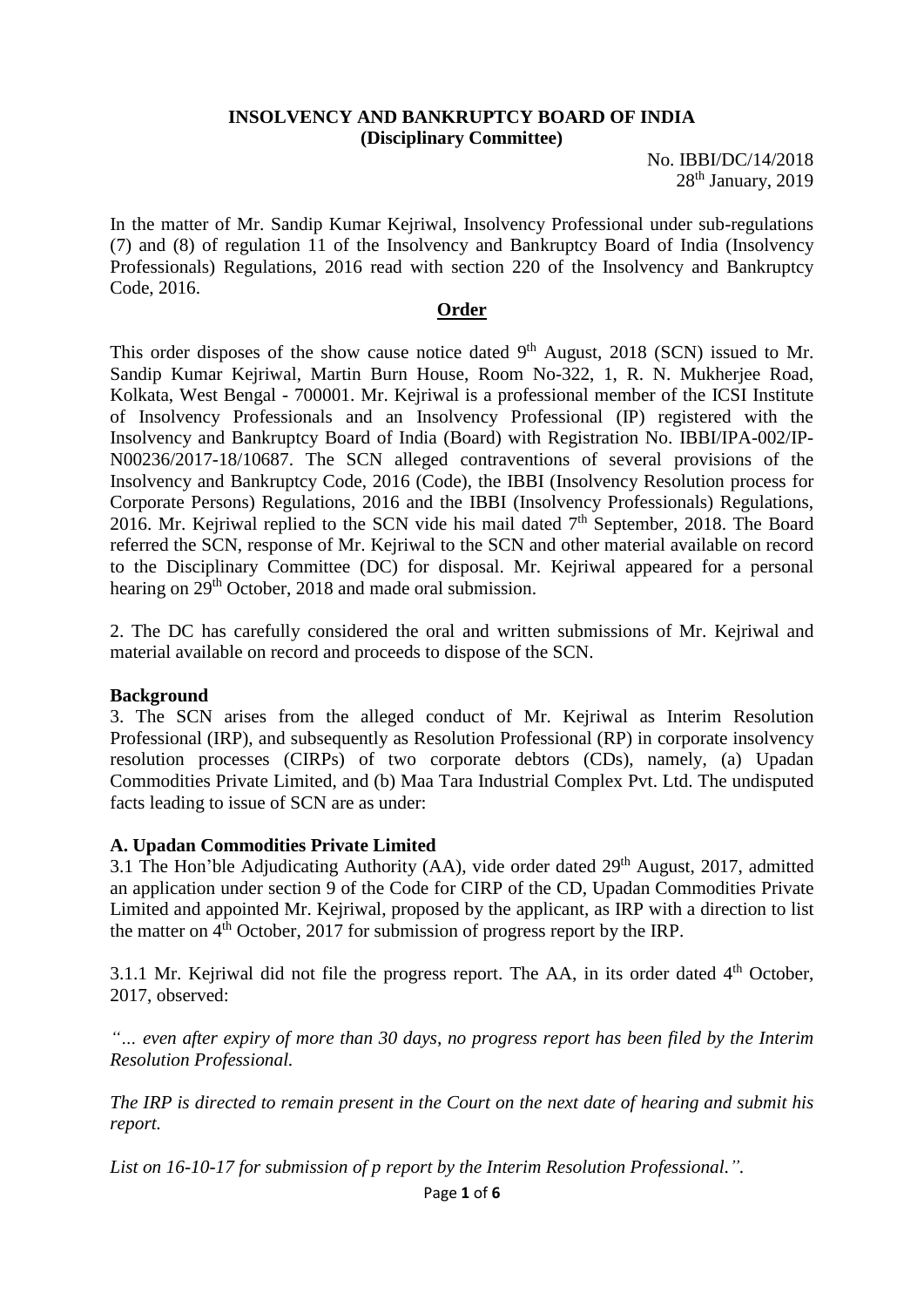3.1.2 Mr. Kejriwal did not appear before the AA. Nor did he submit the progress report. The AA, in its order dated  $16<sup>th</sup>$  October, 2017, observed:

*"None appeared.*

*.. but till date no report has been filed by the IRP. Let the notice be issued on IRP.*

*List on 16th November, 2017."."*

3.1.3 Mr. Kejriwal filed the first progress report stating that he fell ill on  $4<sup>th</sup>$  September, 2017 and remained on bed till 22nd October, 2017 and hence could not publish Form A (Public Announcement). He sought extension of the period of appointment of the IRP and permission to take steps for making public announcement. The AA, in its order dated  $25<sup>th</sup>$  October, 2017, observed:

*"Ld. IRP, Shri Sandip Kumar Kejriwal is present and filed a report. On perusal of the report it appears that he has not complied with the statutory requirement of publication of notice in the newspapers and holding the meeting of the Committee of Creditors (CoC) which are mandatory.*

*IRP is directed to comply with the provisions of Insolvency & Bankruptcy Code, 2016, failing which action will be initiated. Report may be filed within 15 days.*

*List on 13/11/2017."*

3.1.4 Mr. Kejriwal filed the progress report. The AA took it on record on  $13<sup>th</sup>$  November, 2017 with a direction to list the matter on  $30<sup>th</sup>$  November, 2017 for further consideration. In order dated 30<sup>th</sup> November, 2017, the AA observed:

*"Ld. IRP has filed the progress report but he has not annexed the minutes of CoC meeting. IRP is directed to file the minutes of CoC meeting along with the attendance sheet without which it cannot be ascertained whether he is appointed as RP or not."*

3.1.5 Mr. Kejriwal filed a progress report stating that a committee of creditors (CoC) comprising only one operational creditor was constituted on  $15<sup>th</sup>$  November, 2017. He issued a notice on  $15<sup>th</sup>$ November, 2017 convening a meeting of the CoC on 20<sup>th</sup> November, 2017 with advice to the sole operational creditor to submit resolution plan within four days. The CoC met on 20<sup>th</sup> November, 2017 where no resolution plan was submitted by the sole operational creditor. In the said meeting, Mr. Kejriwal offered himself for appointment as RP. Accordingly, the CoC resolved to appoint Mr. Kejriwal as RP. The progress report included a few letters he had written to the CD seeking books of accounts.

3.1.6 The CoC met for 2nd time on 18th December, 2017 where it was informed that Mr. Kejriwal was resigning. The CoC resolved to appoint another insolvency professional as RP. Mr. Kejriwal filed an application dated 19<sup>th</sup> December, 2017 stating that he resigned as RP with effect from  $18<sup>th</sup>$  December, 2017 due to personal reason. The AA, in order dated  $20<sup>th</sup>$ December, 2017, observed:

*"Let show cause notice be issued against the IRP as to why after accepting the work of resolution professional, he is resigning, without prior permission of the adjudicating authority."*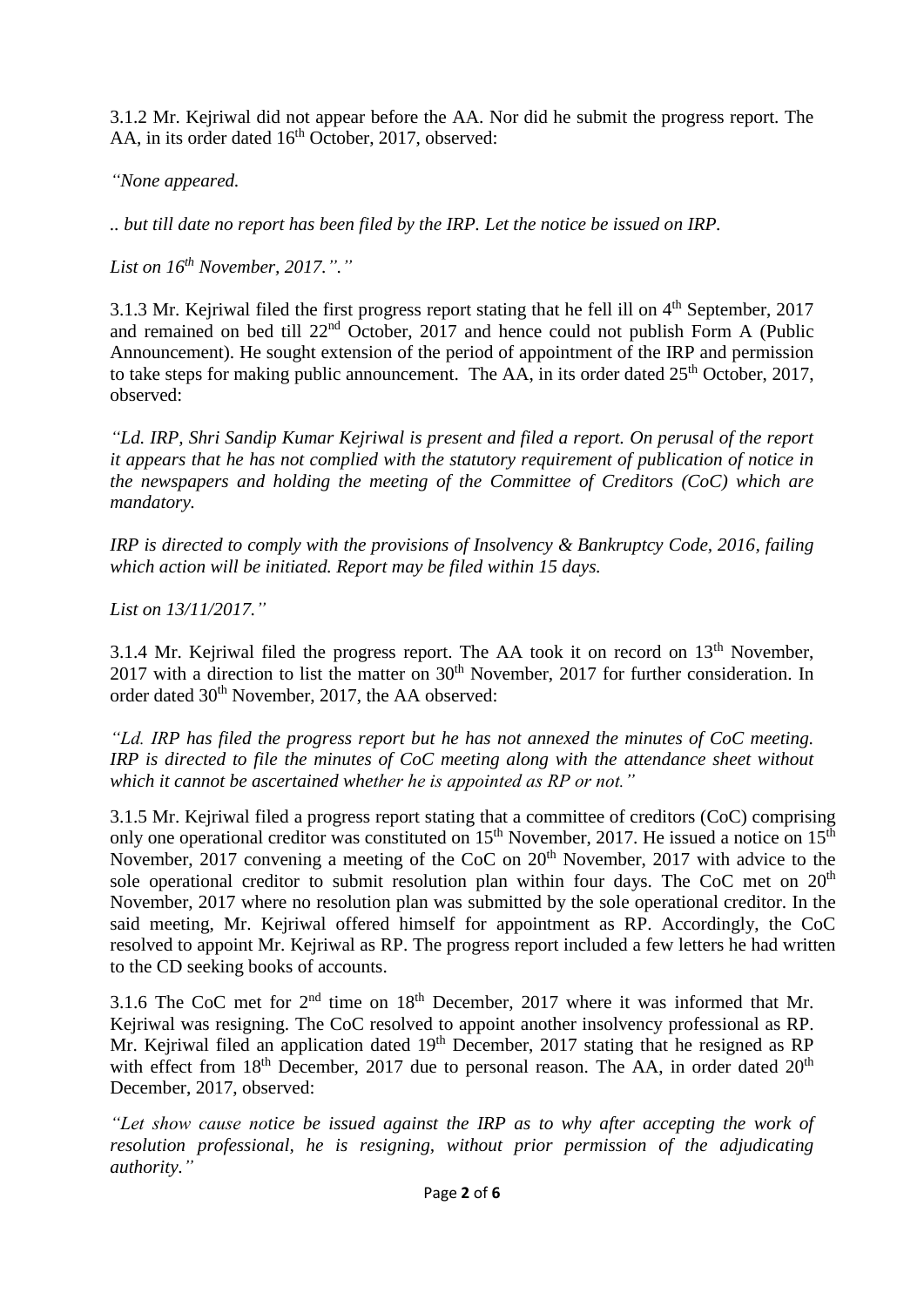3.1.7 The AA, vide order dated  $16<sup>th</sup>$  January, 2018 appointed a new RP who conducted the CIRP. On conclusion of the CIRP, the AA issued an order for liquidation of the CD vide order dated 1<sup>st</sup> March, 2018 with the following observation:

*"Vide order dated 29th August 2017, the petition was admitted by appointing Mr. Sandeep Kumar Kejriwal as the Resolution Professional for initiating corporate insolvency resolution process. Mr. Sandeep Kumar Kejriwal however, discontinued from completing the resolution process by resigning himself without prior notice and without permission of this Adjudicating Authority. Upon his resignation one Mr. Basudeo Agarwal was appointed as the Resolution Professional.*

*… He (Mr. Basudeo Agarwal, Resolution Professional) was not in receipt of any Resolution Plan in response to the publication and that he was not in receipt of any documents or information from the I.R.P. (Mr. Sandip Kumar Kejriwal) who was firstly appointed in the case in hand.*

*…… Since he (Mr. Sandip Kumar Kejriwal) has resigned on 18.12.2017 without seeking prior permission of the Adjudicating Authority this Bench was compelled to obtain another proposal from I.B.B.I recommending the name of a resolution professional under section 16 (3) (a) of I&B Code. That is also one of the reasons in delaying the completion of insolvency resolution process."*

### **B. Maa Tara Industrial Complex Pvt. Ltd.**

3.2 The AA, vide order dated  $8<sup>th</sup>$  September, 2017, admitted an application under section 9 of the Code for CIRP of the CD, Maa Tara Industrial Complex Pvt. Ltd. and appointed Mr. Kejriwal, proposed by the applicant, as IRP with a direction to list the matter on  $10<sup>th</sup>$  October, 2017 for submission of progress report by the IRP.

3.2.1 Mr. Kejriwal did not file the progress report. The AA, in its order dated  $10<sup>th</sup>$  October, 2017, observed:

*"… But till date, no report has been filed by the IRP.*

*The Interim Resolution Professional is directed to file the progress report within ten days from the date of this order.*

*List on 25-10-17 for further orders.".*

3.2.2 Mr. Kejriwal filed the first progress report stating that he could not prepare the progress report and issue public announcement as he fell ill from  $4<sup>th</sup>$  September, 2017 to 22<sup>nd</sup> October, 2017. He sought extension of the period of appointment of the IRP and permission to take steps for making public announcement. The AA, in its order dated  $25<sup>th</sup>$  October, 2017, observed:

*"Ld. IRP, Shri Sandip Kumar Kejriwal is present and filed a report. On perusal of the report it appears that he has not complied with the statutory requirement of publication of notice in the newspapers and holding the meeting of the Committee of Creditors (CoC) which are mandatory.*

*IRP is directed to comply with the provisions of Insolvency & Bankruptcy Code, 2016, failing which action will be initiated. Report may be filed within 15 days.*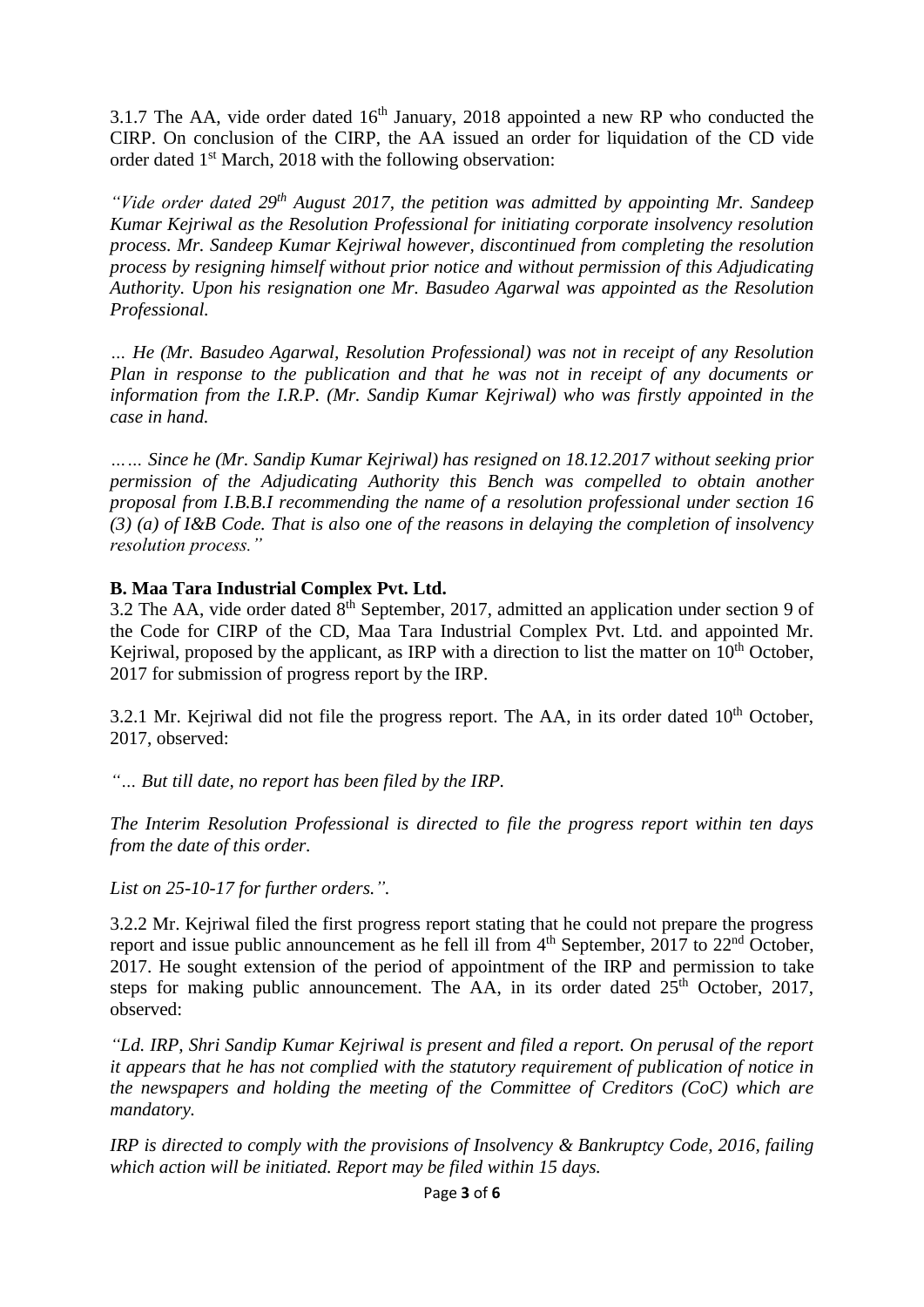*List on 13/11/2017."*

3.2.3 Mr. Kejriwal filed a progress report stating that a CoC comprising only one operational creditor was constituted on 14<sup>th</sup> November, 2017. He issued a notice on 14<sup>th</sup> November, 2017 convening a meeting of the CoC on 19<sup>th</sup> November, 2017 with advice to the sole operational creditor to submit resolution plan within four days. The CoC met on  $19<sup>th</sup>$  November, 2017 where no resolution plan was submitted by the sole operational creditor. In the said meeting, Mr. Kejriwal offered himself for appointment as RP. Accordingly, the CoC resolved to appoint Mr. Kejriwal as RP. While taking note of the progress report, the AA, in its order dated  $30<sup>th</sup>$ November, 2017, observed:

*"Ld. IRP has filed the progress report but he has not annexed the minutes of CoC meeting. IRP is directed to file the minutes of CoC meeting along with the attendance sheet without which it cannot be ascertained whether he is appointed as RP or not."*

3.2.4 The CoC met for  $2<sup>nd</sup>$  time on  $18<sup>th</sup>$  December, 2017 where it was informed that Mr. Kejriwal was resigning. The CoC resolved to appoint another insolvency professional as RP. Mr. Kejriwal filed an application dated  $19<sup>th</sup>$  December, 2017 stating that he resigned as RP with effect from  $18<sup>th</sup>$  December, 2017 due to personal reason. The AA, in order dated  $20<sup>th</sup>$ December, 2017, observed:

*"Let show cause notice be issued against the IRP as to why after accepting the work of resolution professional, he is resigning, without prior permission of the adjudicating authority."*

3.3 Vide several mails, the Board sought comments on observations of the AA, and Mr. Keiriwal responded to these mails. It also sought certain documents which Mr. Keiriwal provided. On consideration of the responses and documents provided by Mr. Kejriwal, the Board issued the SCN.

# **Contraventions and Findings**

4. The DC observes that both the CIRPs are strikingly similar. Both CDs belong to the same group and are under the same management. Both CIRPs were triggered by the same operational creditor, around the same time. The CoC in both cases comprised the sole operational creditor. The conduct of Mr. Kejriwal was similar in both the CIRPs. He has provided similar response to the alleged contraventions. A summary of contraventions alleged in the SCN, Mr. Kejriwal's written and oral submissions thereon and the findings of the DC are as under:

4.1 **Contravention:** The SCN makes broadly three allegations.

a. Mr. Kejriwal did not conduct CIRP as required under section 23 of the Code. He did not submit progress report to AA in time, make public announcement in time, appoint registered valuers, prepare and circulate information memorandum, invite resolution plans under section  $25(2)(h)$  of the Code, convene the meetings of CoC with adequate notice, etc. Rather, he invited resolution plan only from the sole member of the CoC, without providing information memorandum, asking him to submit resolution plan in four days.

b. Mr. Kejriwal did not run the CDs as a going concern, as required under section 20 of the Code. He never took over the management of the CDs. He did not seek direction of the AA if he did not receive the required co-operation from the CDs.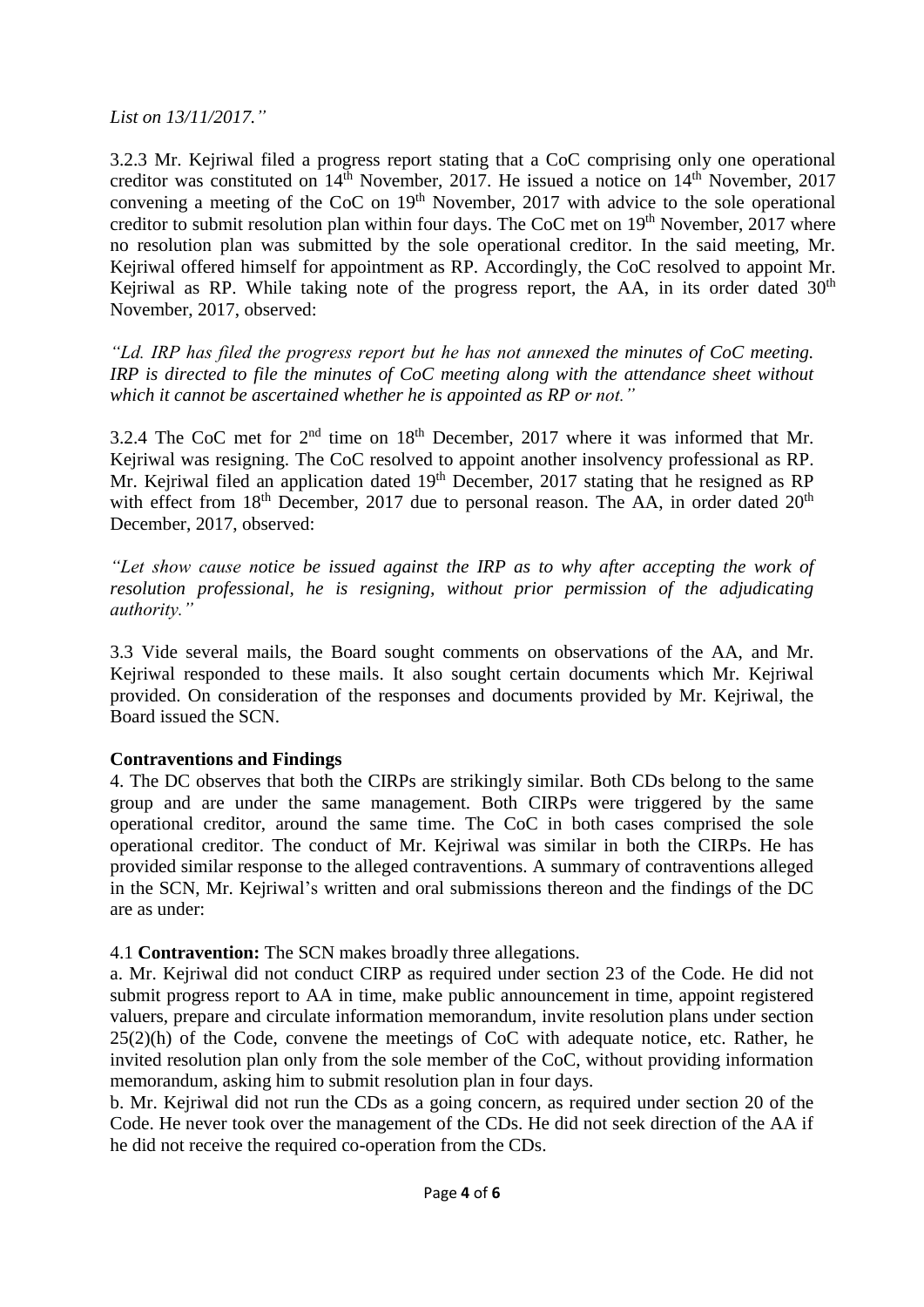c. Mr. Kejriwal resigned as RP in both the CIRPs, without prior permission of the AA, though he consented to act as IRP and as RP in both cases. After he offered himself for appointment as RP in both the CIRPs, the CoC appointed him as RP.

**4.2 Submission:** Mr. Kejriwal has broadly made three submissions: (a) he did not have funds to make public announcement; (b) he did not get co-operation from the CD; and (c) he was not well from 4th September, 2017 to 22nd October, 2017**.** As regards resignation, he has stated in the letter of resignation that he resigned on personal reason. He responded vide his mail dated 2<sup>nd</sup> January, 2018 that he resigned because he did not get fee and CD did not co-operate.

# 4.3 **Finding:** The DC finds that:-

a. Mr. Kejriwal has absolutely no defence as to why he did not conduct the CIRP. He has nothing to say as to, for example, why he did not invite resolution plan under the then provisions of section 25(2)(h) from prospective lenders, investors, and any other persons to put forward resolution plans. The sole purpose of CIRP is consideration and approval of resolution plan to resolve insolvency. The heart of the process is resolution plan. He did not invite resolution plans. He did not even prepare or provide the required information to prospective resolution applicants.

b. As regards his excuse of non-co-operation from CDs to manage the operations of the CDs as a going concern, there is absolutely no evidence that he wanted to take over management of the CDs. For the sake of formality, he wrote a few letters to the CDs seeking certain documents. He never brought it to the notice of the AA under section 19 of the Code that he was having any non-co-operation from the CDs. He did not make any effort whatsoever to run the CDs as a going concern.

c. One can consider illness as an excuse. But that does not justify him to cling on to the CIRPs indefinitely till he recovered. The CIRP of Maa Taara Industrial Complex Pvt. Ltd. was admitted on  $8<sup>th</sup>$  September, 2017, while Mr. Kejriwal claims to be on bed since  $4<sup>th</sup>$  September, 2017. He could have brought its to the notice of the AA which may have appointed another IRP.

d. His excuse for resignation has also no merit. He has been appointed by the AA with a solemn objective and a statutory responsibility. He cannot run away just because he did not receive fee. Despite having experience of 2-3 months as IRP in both CIRPs, he volunteered to be appointed as RP for both the CIRPs in the meetings of the CoCs held on  $19<sup>th</sup>$  and  $20<sup>th</sup>$ November, 2017.

4.4 Mr. Kejriwal has displayed utter misunderstanding of the provisions of the Code and regulations. For example, the regulations required that the IRP shall appoint two valuers within seven days of his appointment. To the allegation that he did not appoint valuers, he has explained that the CoC would not approve resolution process cost, which includes the fees of valuers. The regulations required the IRP to appoint valuers much before the constitution of the CoC. Therefore, the apprehension that CoC would not approve the fee of valuers is misplaced. Similarly, Mr. Kejriwal claims that he resigned because the CD did not co-operate. It is difficult to appreciate that Mr. Kejriwal was having non-co-operation from CDs for the preceding three months before volunteering to be appointed as RP. In fact, it is unimaginable that an IRP, who is in control of the CD for the last four months, suddenly finds that the CD did not co-operate and he had to resign even without using section 19 of the Code. It is preposterous that Mr. Kejriwal invited resolution plans from only one operational creditor and allowed it only four days to submit resolution plan, as against statutory requirement of invitation of resolution plans form prospective lenders and investors.